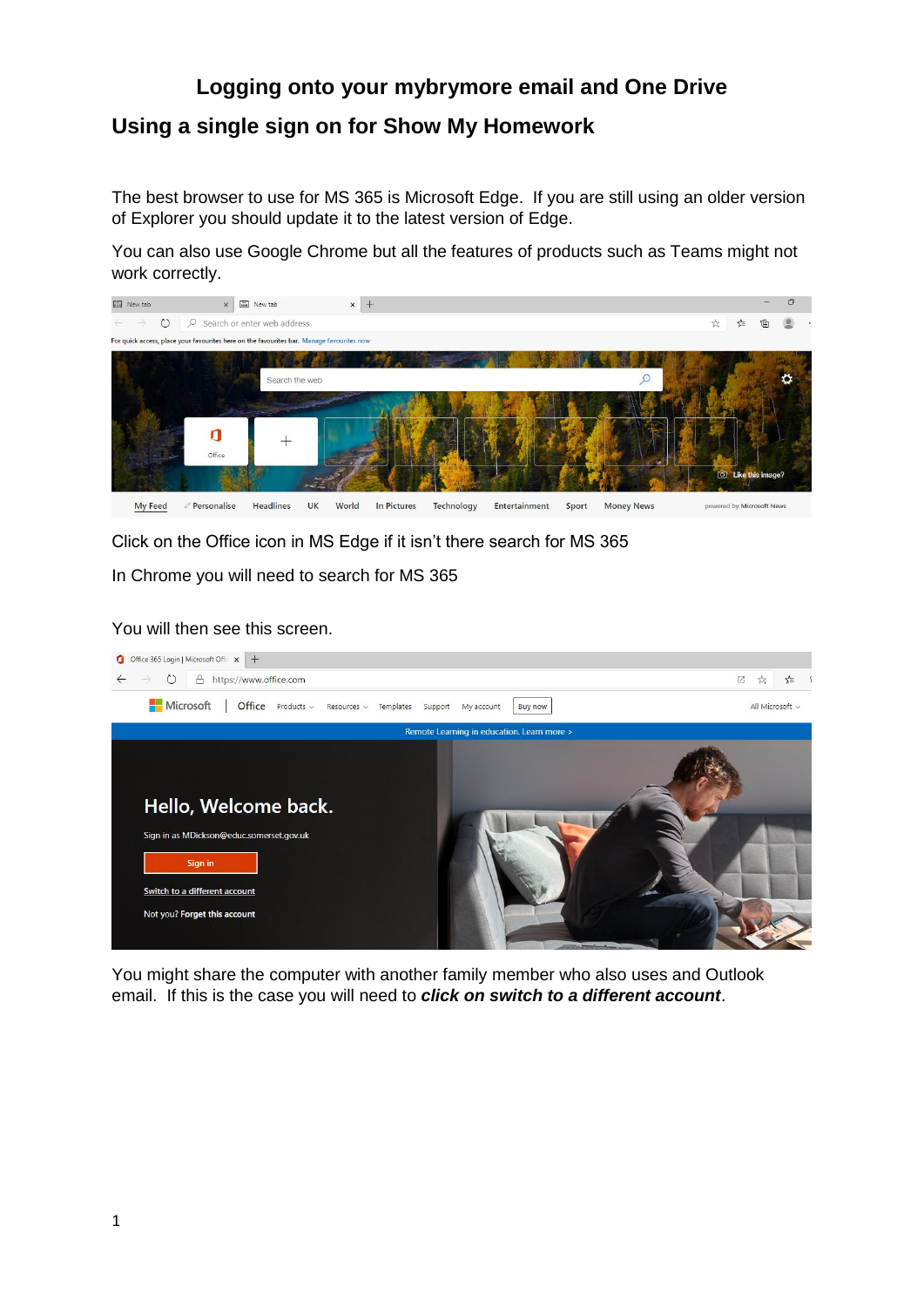## Or you might see this screen



You might see the same screen that you see at school (depending on the browser you are using)



Log in with your user name and password. The email address begins with the year you were in Y1 at primary school.

Year 7 eg. 14BloggsJ@mybrymore.school Year 8 eg. 13BloggsJ@mybrymore.school Year 9 eg. 12BloggsJ@mybrymore.school Year 10 eg. 11BloggsJ@mybrymore.school Year 11 eg. 10BloggsJ@mybrymore.school

Remember your password is in the format **Bry.dob!**

Dob = date of birth in the format **ddmmyy!**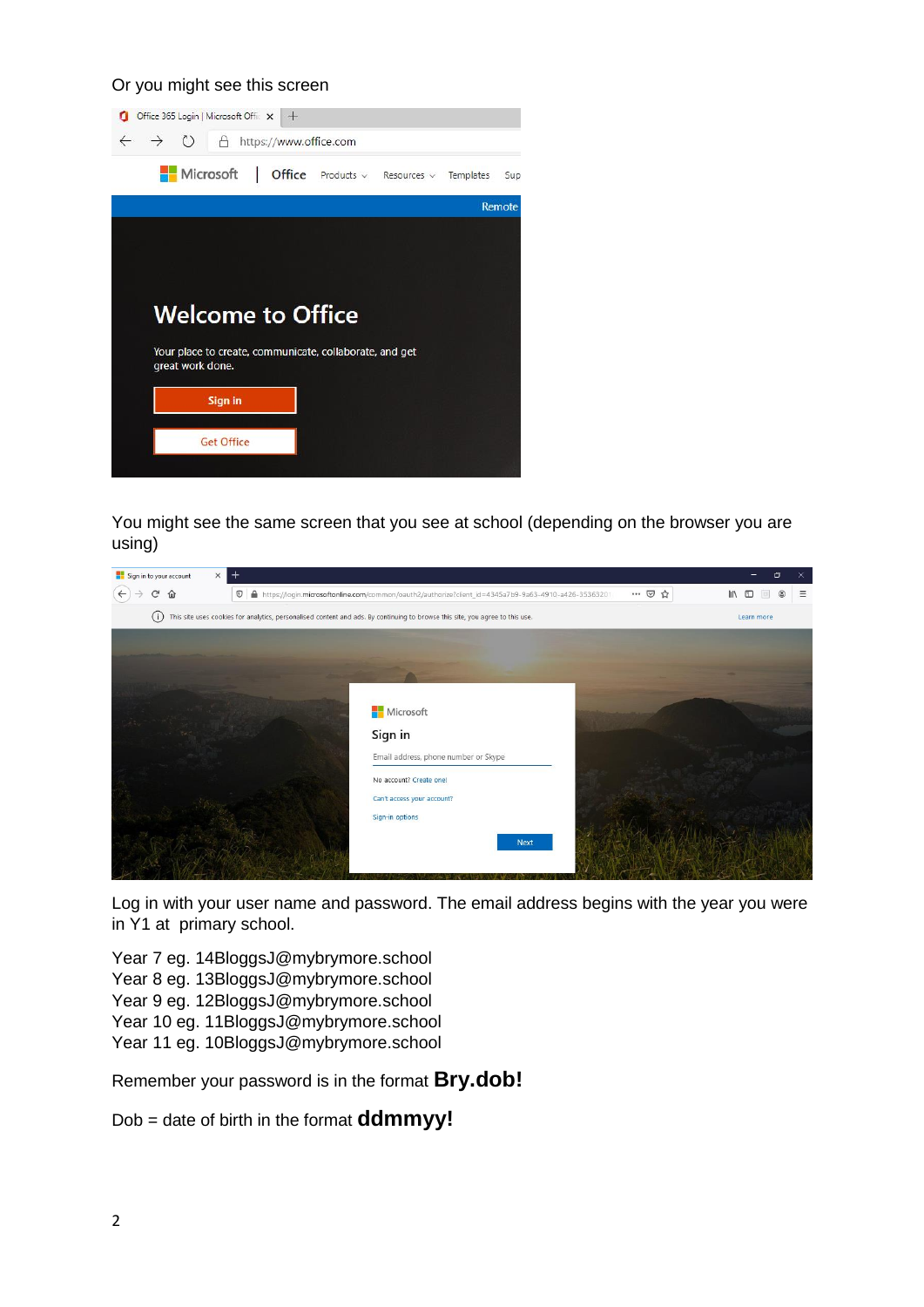You can now access your emails and One Drive and Office applications in the cloud.



Open a new tab in your web browser and search for show my homework

| ረን<br>https://www.bing.com/search?q=show+my+homework+login&form=ANNT<br>А<br>show my homework login<br><b>ALL</b><br><b>MAPS</b><br><b>SHOPPING</b><br><b>IMAGES</b><br><b>VIDEOS</b><br><b>NEWS</b><br>Microsoft Search<br>Sign in to see work results<br>5,600,000,000 Results<br>Date $\sim$<br>Region $\blacktriangledown$<br>Language $\blacktriangledown$<br><b>Satchel One   Learning platform - Show My Homework</b><br>https://showmyhomework.com/login<br>Satchel One   Learning platform - Show My Homework<br>St Satchel Une   Login<br>Home<br>×<br>Ħ<br>A https://www.satchelone.com/login?userType=student<br>satchel:one<br>For access to Show My Homework                                                   |
|------------------------------------------------------------------------------------------------------------------------------------------------------------------------------------------------------------------------------------------------------------------------------------------------------------------------------------------------------------------------------------------------------------------------------------------------------------------------------------------------------------------------------------------------------------------------------------------------------------------------------------------------------------------------------------------------------------------------------|
|                                                                                                                                                                                                                                                                                                                                                                                                                                                                                                                                                                                                                                                                                                                              |
|                                                                                                                                                                                                                                                                                                                                                                                                                                                                                                                                                                                                                                                                                                                              |
|                                                                                                                                                                                                                                                                                                                                                                                                                                                                                                                                                                                                                                                                                                                              |
|                                                                                                                                                                                                                                                                                                                                                                                                                                                                                                                                                                                                                                                                                                                              |
|                                                                                                                                                                                                                                                                                                                                                                                                                                                                                                                                                                                                                                                                                                                              |
|                                                                                                                                                                                                                                                                                                                                                                                                                                                                                                                                                                                                                                                                                                                              |
| Login<br><b>O</b> Need help logging in?<br>Forgot password?<br>▶ Logging in as a student<br>Staff<br>Parent<br><b>Student</b><br>Forgot password?<br>Reset your password using your school email address.<br>lalready have an account<br>Correct any typos or try a different email address you<br>$\bigcirc$ I don't have an account yet<br>have used. We are not able to share any login details f<br>security reasons.<br>Search school<br><b>Issues with the PIN?</b><br>You only need a PIN to log in for the first time. If you h<br>forgotten your details and cannot reset your password<br>Enter email address or username<br>contact the school for a new PIN or ask your parent.<br>Enter password<br>ö<br>Log in |

Search for Brymore Academy